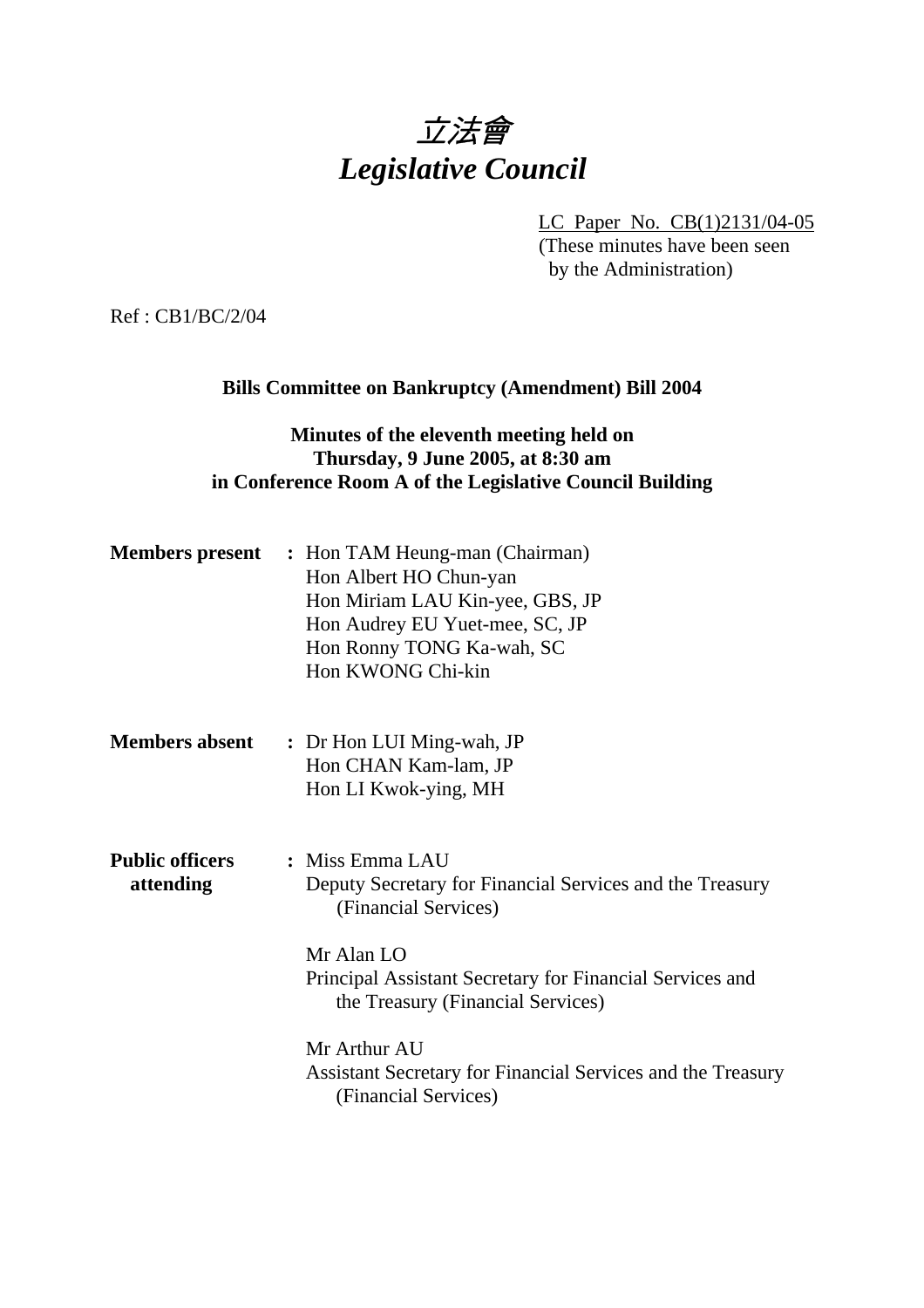Ms May LEE Acting Official Receiver

Ms Vicki LEE Senior Government Counsel Department of Justice

**Clerk in attendance :** Miss Salumi CHAN Chief Council Secretary (1)5

**Staff in attendance :** Mr KAU Kin-wah Assistant Legal Adviser 6

> Ms Connie SZETO Senior Council Secretary (1)4

# **I. Meeting with the Administration**

| (LC Paper No. $CB(1)1689/04-05(01)$ ) | "Follow-up to the tenth meeting"<br>on 26 May 2005" prepared by<br>Legislative<br>Council<br>the<br>Secretariat                                                   |
|---------------------------------------|-------------------------------------------------------------------------------------------------------------------------------------------------------------------|
| LC Paper No. $CB(1)1689/04-05(02)$    | Paper provided by<br>the<br>$\overline{\phantom{0}}$<br>Administration on "Responses"<br>to list of follow-up actions for<br>the tenth meeting on 26 May<br>2005" |
| LC Paper No. $CB(1)1624/04-05(02)$    | Paper provided by<br>the<br>Administration on "Responses"<br>to list of follow-up actions for<br>the eighth and ninth meetings on<br>10 and 20 May 2005"          |
| LC Paper No. $CB(3)42/04-05$          | The Bill                                                                                                                                                          |
| LC Paper No. $CB(1)137/04-05(01)$     | — Marked-up<br>the<br>copy<br>of<br>Bankruptcy (Amendment) Bill<br>2004                                                                                           |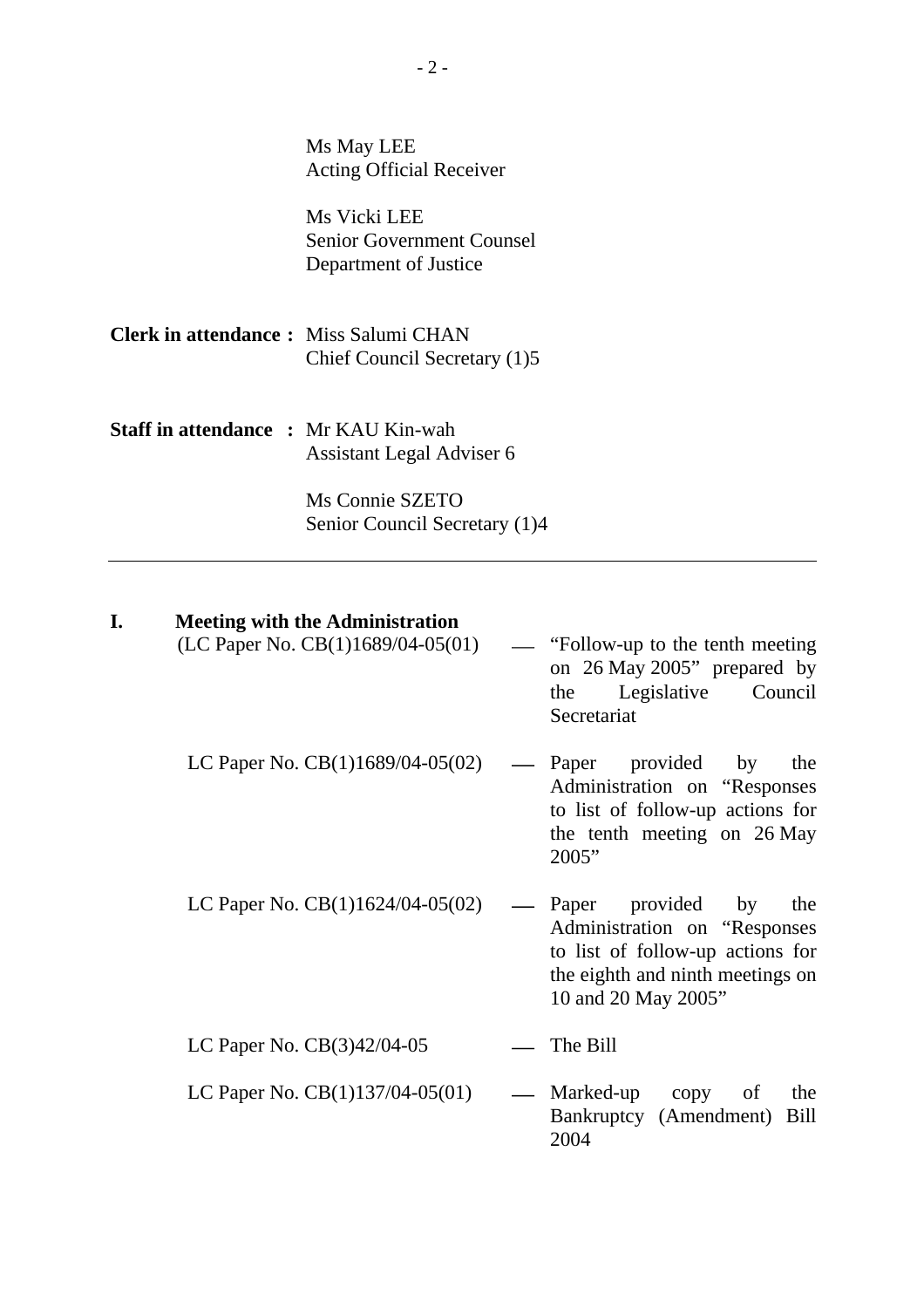| LC Paper No. $CB(1)1165/04-05(04)$ — "Summary of issues of concern |                            |  |                                   |
|--------------------------------------------------------------------|----------------------------|--|-----------------------------------|
|                                                                    |                            |  | on individual clauses of the Bill |
|                                                                    |                            |  | (Position as at 29 March 2005)"   |
|                                                                    |                            |  | prepared by the Legislative       |
|                                                                    | <b>Council Secretariat</b> |  |                                   |
|                                                                    |                            |  |                                   |

- LC Paper No.  $CB(1)1743/04-05(01)$  Marked-up copy of the English text of Clauses 3 and 11 of the Bill showing the Administration's draft proposed Committee Stage amendments (As at 7 June 2005)
- LC Paper No.  $CB(1)1743/04-05(02)$  Marked-up copy of the Chinese text of the Bill showing the draft proposed Committee Stage amendments provided by the Administration (As at 7 June 2005)
- LC Paper No.  $CB(1)1743/04-05(03)$  Draft Committee Stage amendments proposed by the Administration)

 The Bills Committee deliberated (Index of proceedings attached at **Appendix**).

Follow-up actions to be taken by the Administration

2. At the request of the Bills Committee, the Administration agreed to take the following actions:

- (a) Section 85A(3) of the Bankruptcy Ordinance (BO) To address members' concern that the proposed formulation "acts without remuneration" in section 85A(3) of BO was unclear and might be subject to different interpretation by the court (page 2 of Annex 1 to LC Paper No. CB(1)1689/04-05(02)), the Administration undertook to consider members' suggestion of replacing the proposed formulation by "has not received any remuneration".
- (b) Chinese text of the draft proposed Committee Stage amendment (CSA) to section  $37(1)(a)$  of BO In response to comments by the Legal Adviser to the Bills Committee, the Administration undertook to add ",並" after "≪破產(費用及百 分率)令≫(第 6 章, 附屬法例 C)訂明的" in the Chinese text of the draft proposed CSA to section 37(1)(a) (page 3 of LC Paper No.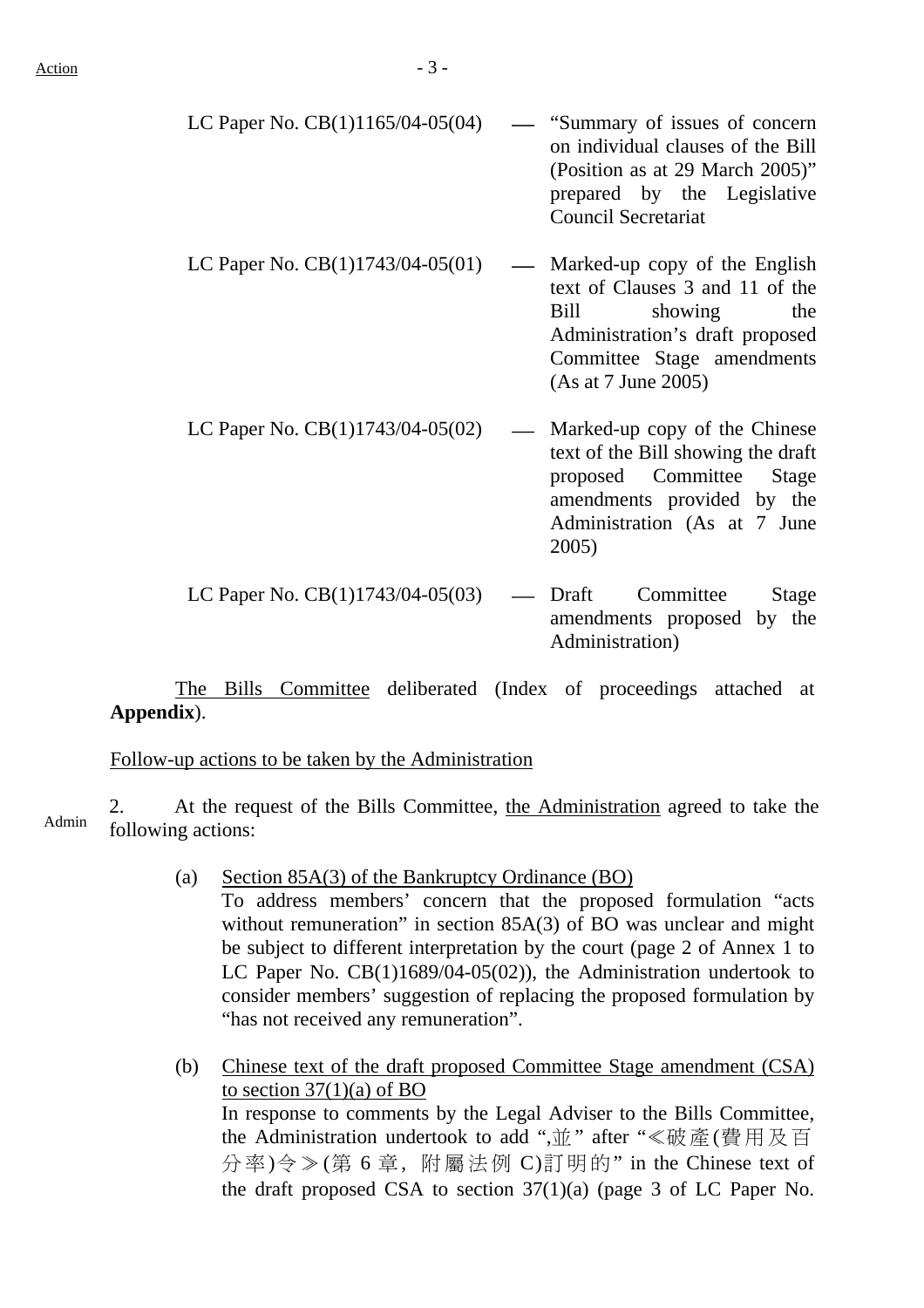CB(1)1743/04-05(02)).

- (c) Finalized draft proposed CSAs to the Bill The Administration undertook to provide the following papers by 12:00 noon of 10 June 2005 for circulation to members and the Legal Adviser to the Bills Committee -
	- (i) Bilingual version of a marked-up copy of the Bill showing the finalized draft CSAs proposed by the Administration (with highlight on updated changes); and
	- (ii) Bilingual version of a full set of the finalized draft CSAs proposed by the Administration.

#### (d) Second Reading debate on the Bill

The Administration was requested to highlight the following points in the speech to be delivered by the Secretary for Financial Services and the Treasury when the Second Reading debate on the Bill was resumed:

- (i) It was the Administration's policy intent that the "reasonable conditions" which the Official Receiver might impose on a person for appointment as a provisional trustee were those conditions to be set out in the tender document for outsourcing summary bankruptcy cases, including the detailed qualification criteria that the person should have a certain number of years of post-qualification experience and a minimum number of professional or chargeable hours in respect of insolvency work;
- (ii) The Administration undertook that it would strengthen monitoring of the work of private-sector insolvency practitioners (PIPs) in handling outsourced summary bankruptcy cases, and conduct a fixed percentage of random audit on the outsourced cases (The Administration was requested to specify the percentage);
- (iii) The Administration undertook that it would be specified in the outsourced contract that PIPs, in handling outsourced summary bankruptcy cases, were required to observe the statutory and non-statutory requirements, including the requirements that they should avoid conflict of interests with, and should not accept advantages from, the bankrupt; and
- (iv) The Administration undertook that it would review the scheme for outsourcing summary bankruptcy cases after implementation of the scheme (The Administration was requested to specify when the review would be conducted) and report the outcome of the review to the Legislative Council.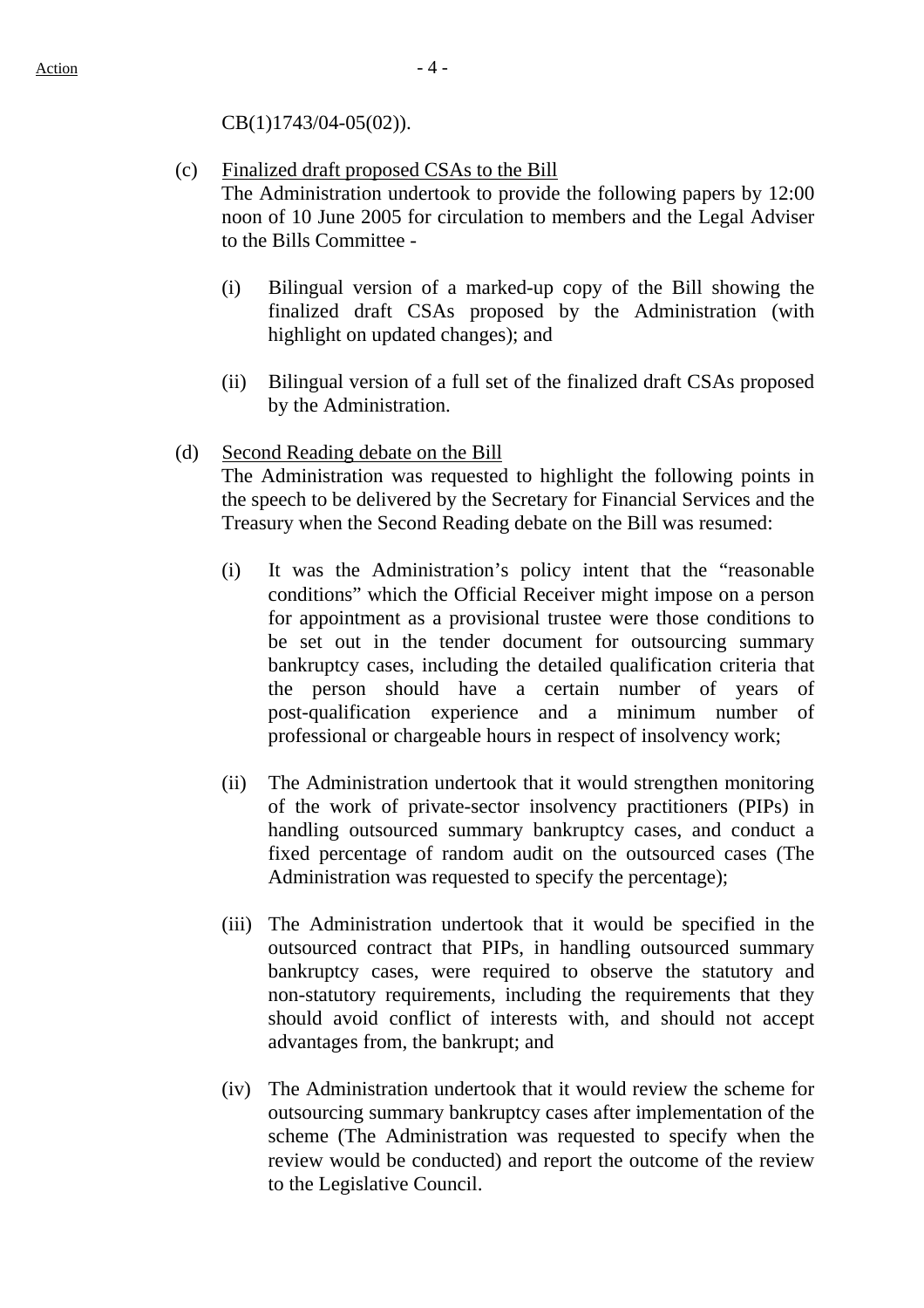### Next step

3. The Bills Committee completed scrutiny of the Bill. Members agreed that subject to the finalized draft CSAs being in order, the Bills Committee would support the Administration's proposal that the Second Reading debate on the Bill be resumed at the Council meeting on 6 July 2005. Members and the Administration noted the following dates:

| Date         | Action                                                                                                                                                                             |
|--------------|------------------------------------------------------------------------------------------------------------------------------------------------------------------------------------|
| 14 June 2005 | The Administration to issue a consultation letter to the<br>Chairman of the House Committee on the proposal of<br>resuming the Second Reading debate on the Bill on 6 July<br>2005 |
| 16 June 2005 | The Clerk to issue the report of the Bills Committee to<br><b>Members</b>                                                                                                          |
| 17 June 2005 | The Chairman to present the report of the Bills Committee to<br>the House Committee                                                                                                |
| 20 June 2005 | Deadline for giving notice of resumption of the Second<br>Reading debate on the Bill on 6 July 2005                                                                                |
| 25 June 2005 | Deadline for giving notice of CSAs                                                                                                                                                 |

4. Responding to the Chairman's enquiry, no member indicated that he/she would propose CSAs to the Bill.

#### **II. Any other business**

5. There being no other business, the meeting ended at 9:50 am.

Council Business Division 1 Legislative Council Secretariat 25 July 2005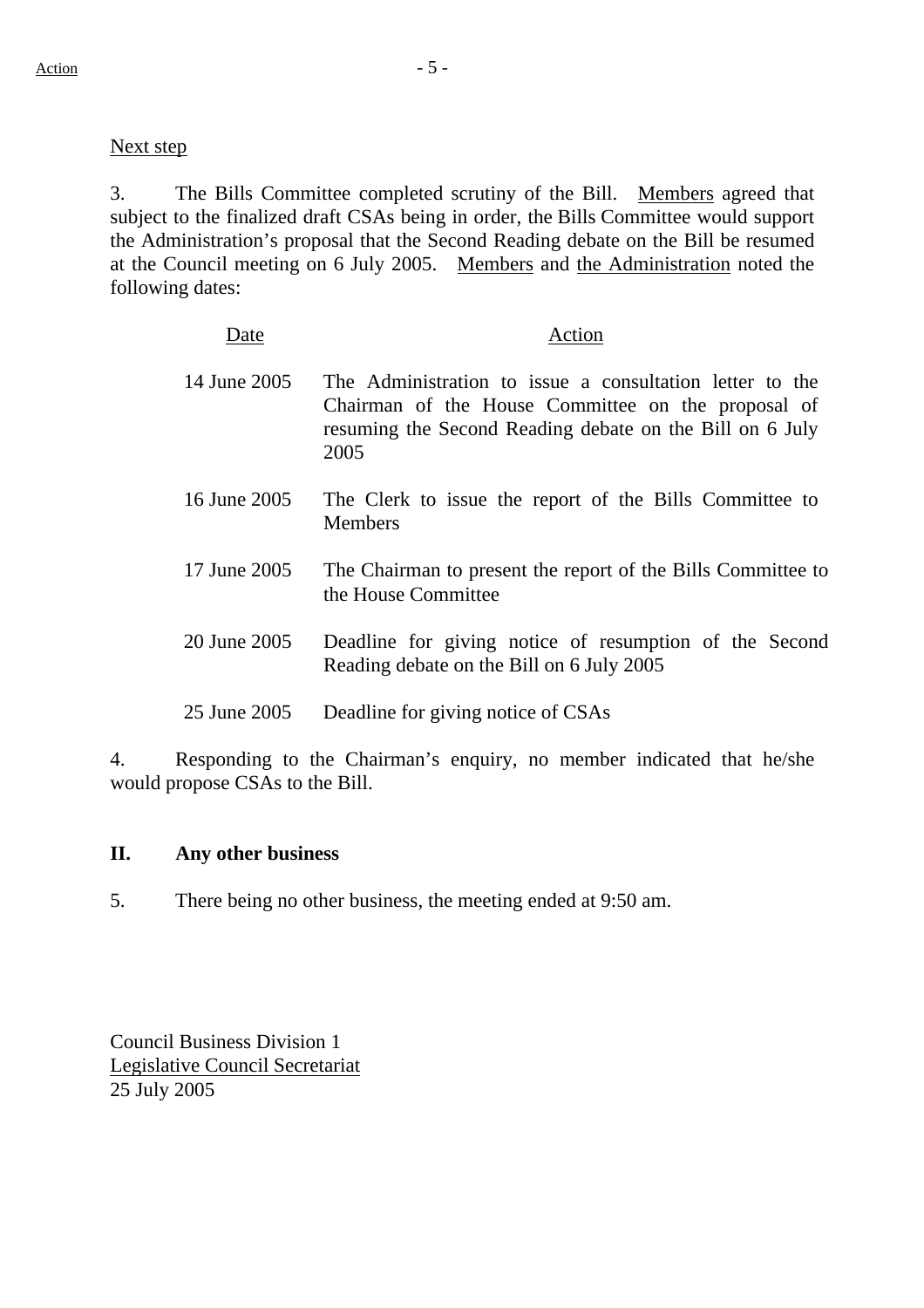# **Appendix**

# **Proceedings of the eleventh meeting of the Bills Committee on Bankruptcy (Amendment) Bill 2004 on Thursday, 9 June 2005, at 8:30 am in Conference Room A of the Legislative Council Building**

| <b>Time marker</b> | <b>Speaker</b>             | Subject(s)                                                                                                                                                                                                                                                                                                                                                                                 | <b>Action</b>                                                                      |
|--------------------|----------------------------|--------------------------------------------------------------------------------------------------------------------------------------------------------------------------------------------------------------------------------------------------------------------------------------------------------------------------------------------------------------------------------------------|------------------------------------------------------------------------------------|
|                    |                            |                                                                                                                                                                                                                                                                                                                                                                                            | <b>Required</b>                                                                    |
| 000000-001050      | Chairman<br>Administration | Matters arising from the meeting<br>on 26 May 2005<br>Basic qualification criteria for<br>appointment as provisional trustees<br>for outsourced bankruptcy cases<br>Administration's undertaking to<br>state in the Secretary for Financial<br>Services and the Treasury (SFST)'s<br>speech resuming the<br>Second<br>Reading Debate on the Bill the<br>policy intent that the "reasonable | Administration<br>to<br>take action under<br>paragraph $2(d)(i)$ of<br>the minutes |
|                    |                            | conditions" referred to in the<br>proposed new Schedule 3 to the<br>Bankruptcy Ordinance (BO), which<br>the Official Receiver (OR) might<br>impose<br>on<br>a<br>person<br>for<br>appointment as provisional trustees,<br>were those conditions to be set out<br>the tender document<br>for<br>in                                                                                          |                                                                                    |
|                    |                            | outsourcing summary bankruptcy<br>cases<br>(Paragraph 1 of LC Paper No.<br>$CB(1)1689/04-05(02))$<br>Long title and clause 11 - proposed<br>section $37(1)$ of BO<br>(Paragraphs 2 to 8 of and Annex 1<br>LC<br>Paper<br>No.<br>to                                                                                                                                                         |                                                                                    |
|                    |                            | $CB(1)1689/04-05(02))$                                                                                                                                                                                                                                                                                                                                                                     |                                                                                    |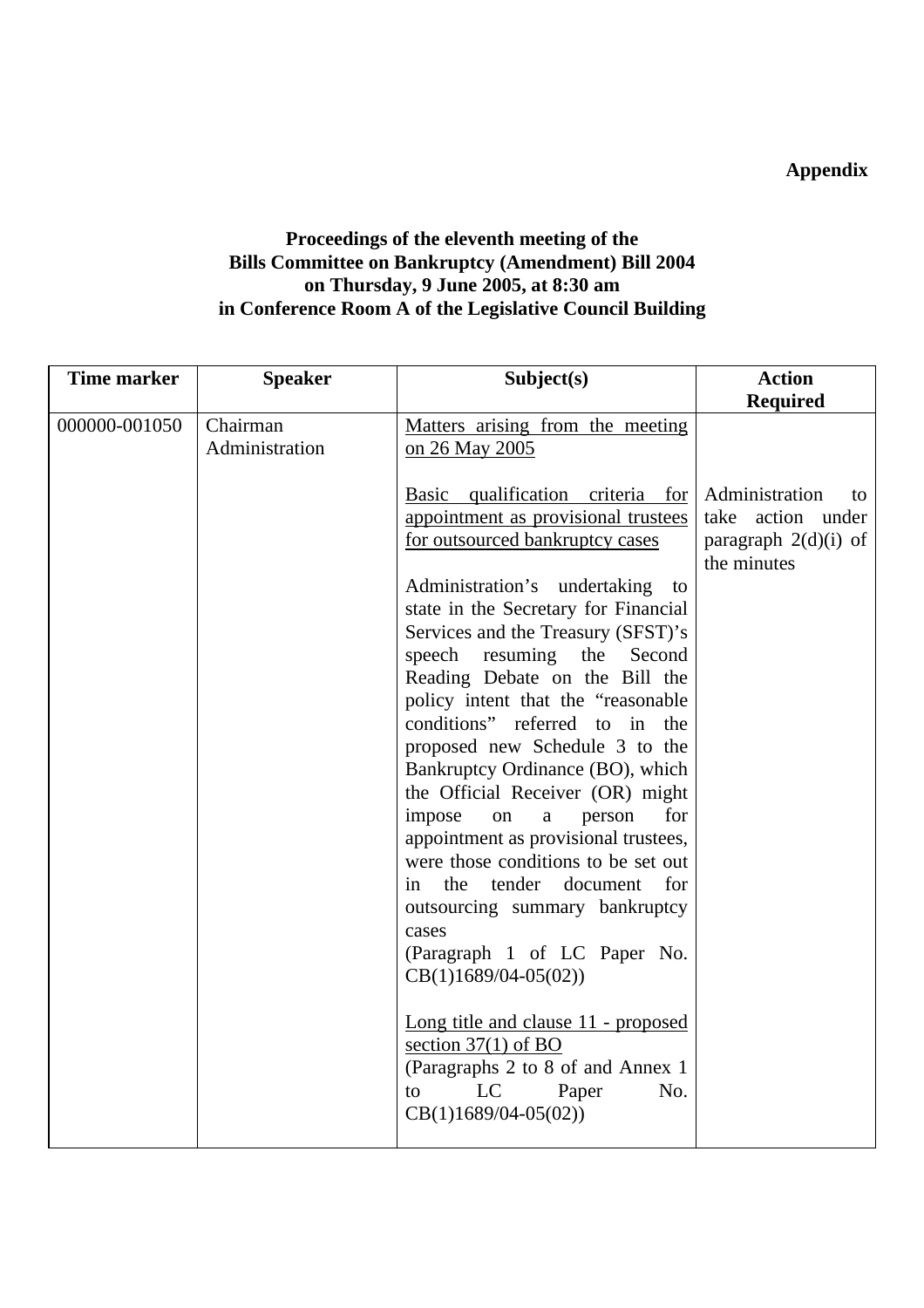| <b>Time marker</b> | <b>Speaker</b> | Subject(s)                                                                                                                                                                                                                                                                                                                                                                                                                                       | <b>Action</b>   |
|--------------------|----------------|--------------------------------------------------------------------------------------------------------------------------------------------------------------------------------------------------------------------------------------------------------------------------------------------------------------------------------------------------------------------------------------------------------------------------------------------------|-----------------|
|                    |                |                                                                                                                                                                                                                                                                                                                                                                                                                                                  | <b>Required</b> |
|                    |                | Briefing by the Administration<br>(a)<br>on its proposal to amend the<br>proposed section 85A(3) of<br>BO:                                                                                                                                                                                                                                                                                                                                       |                 |
|                    |                | to address the concern<br>(i)<br>about the risk of the<br>private-sector insolvency<br>practitioner (PIP) having<br>to pay their disbursements<br>out of their own pockets;<br>and                                                                                                                                                                                                                                                               |                 |
|                    |                | (ii) to respond to members'<br>suggestion of elevating<br>the priority of payment of<br>the<br>necessary<br>disbursements, costs and<br>remuneration<br><b>PIPs</b><br>of<br>(items under the proposed<br>section $37(1)(f)$ to (h)) for<br>bankruptcy<br>summary<br>cases                                                                                                                                                                       |                 |
|                    |                | Administration's advice that:<br>(b)                                                                                                                                                                                                                                                                                                                                                                                                             |                 |
|                    |                | (i)<br>with<br>the<br>proposed<br>section<br>amendment<br>to<br>$85A(3)$ , in an outsourced<br>bankruptcy case where<br><b>PIP</b><br>act<br>without<br>remuneration,<br>the<br>concerned PIP or the OR<br>might apply to the court<br>the<br>court<br>might<br>and<br>the<br>necessary<br>approve<br>disbursements incurred by<br>PIP in the course of the<br>administration<br>of<br>the<br>estate to be paid out of the<br>bankrupt's estate; |                 |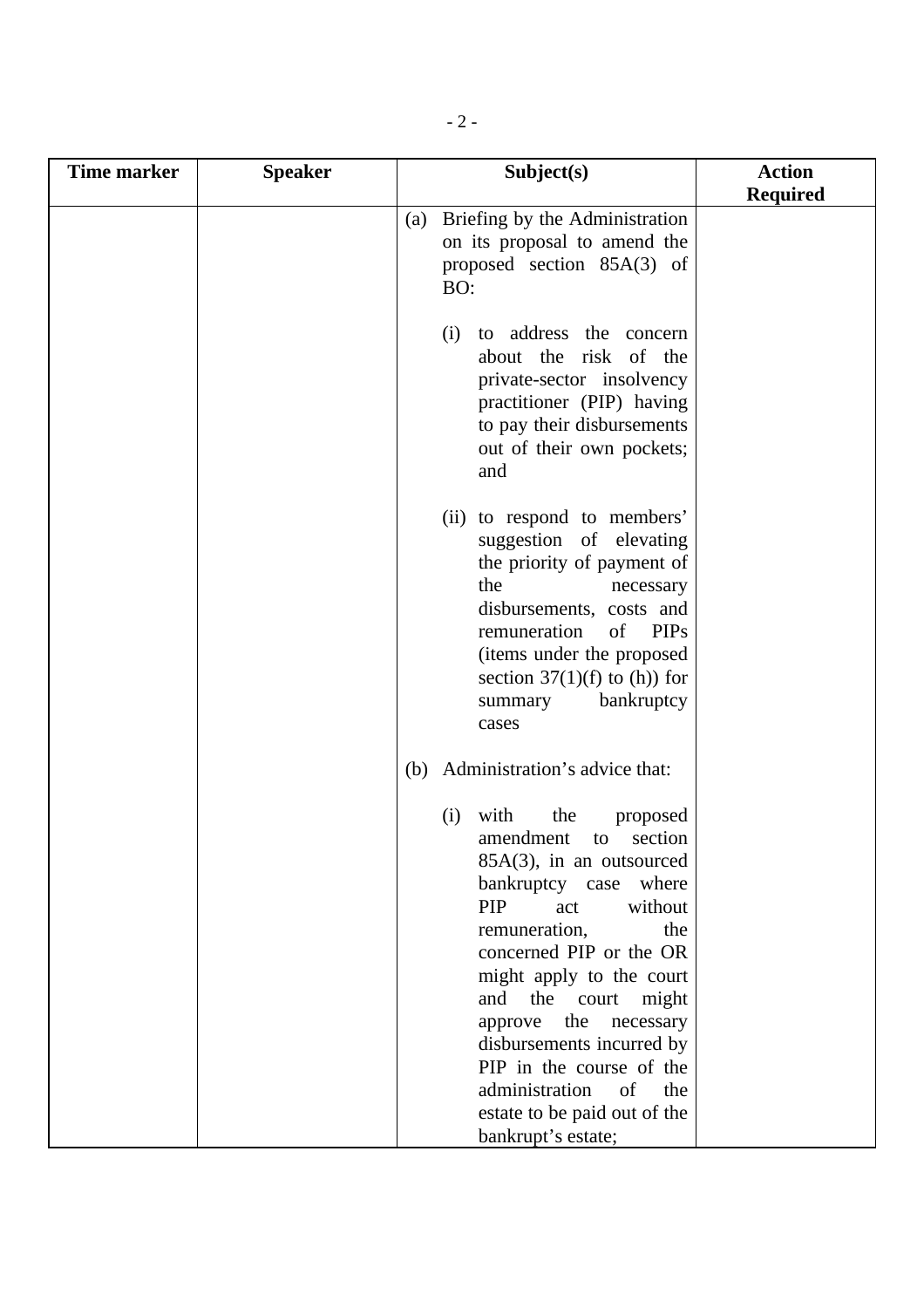| <b>Time marker</b> | <b>Speaker</b>                                                          | Subject(s)                                                                                                                                                                                                                                                                                                                                        | <b>Action</b>   |
|--------------------|-------------------------------------------------------------------------|---------------------------------------------------------------------------------------------------------------------------------------------------------------------------------------------------------------------------------------------------------------------------------------------------------------------------------------------------|-----------------|
|                    |                                                                         |                                                                                                                                                                                                                                                                                                                                                   | <b>Required</b> |
|                    |                                                                         | (ii) the order of priority set<br>out in section $37(1)$ would<br>be subject to any court<br>order in this regard;                                                                                                                                                                                                                                |                 |
|                    |                                                                         | (iii) where the OR act as the<br>applicant, it was unlikely<br>that PIP would need to<br>incur any additional costs,<br>and the OR would take<br>consideration<br>the<br>into<br>relevant circumstances of<br>a case in determining<br>whether or not to act as<br>the applicant; and<br>(iv) the proposed amendment<br>to section $85A(3)$ of BO |                 |
|                    |                                                                         | would not necessitate an<br>amendment to the long<br>title of the Bill                                                                                                                                                                                                                                                                            |                 |
| 001051-004452      | Mr Albert HO<br>Chairman<br>Administration<br>Mr Ronny TONG             | The proposed formulation "acts<br>without remuneration" in section<br>85A(3) of BO                                                                                                                                                                                                                                                                |                 |
|                    | Ms Miriam LAU<br>Assistant<br>Legal<br>Adviser 6 (ALA6)<br>Ms Audrey EU | (a) Members'<br>concern that the<br>proposed formulation<br>"acts<br>without remuneration"<br>was<br>unclear and might be subject<br>to different interpretation by<br>the court                                                                                                                                                                  |                 |
|                    |                                                                         | Whether it was necessary to<br>(b)<br>provide a definition of "acts"<br>without remuneration" in the<br>provision                                                                                                                                                                                                                                 |                 |
|                    |                                                                         | Whether the court order made<br>(c)<br>under the amended section                                                                                                                                                                                                                                                                                  |                 |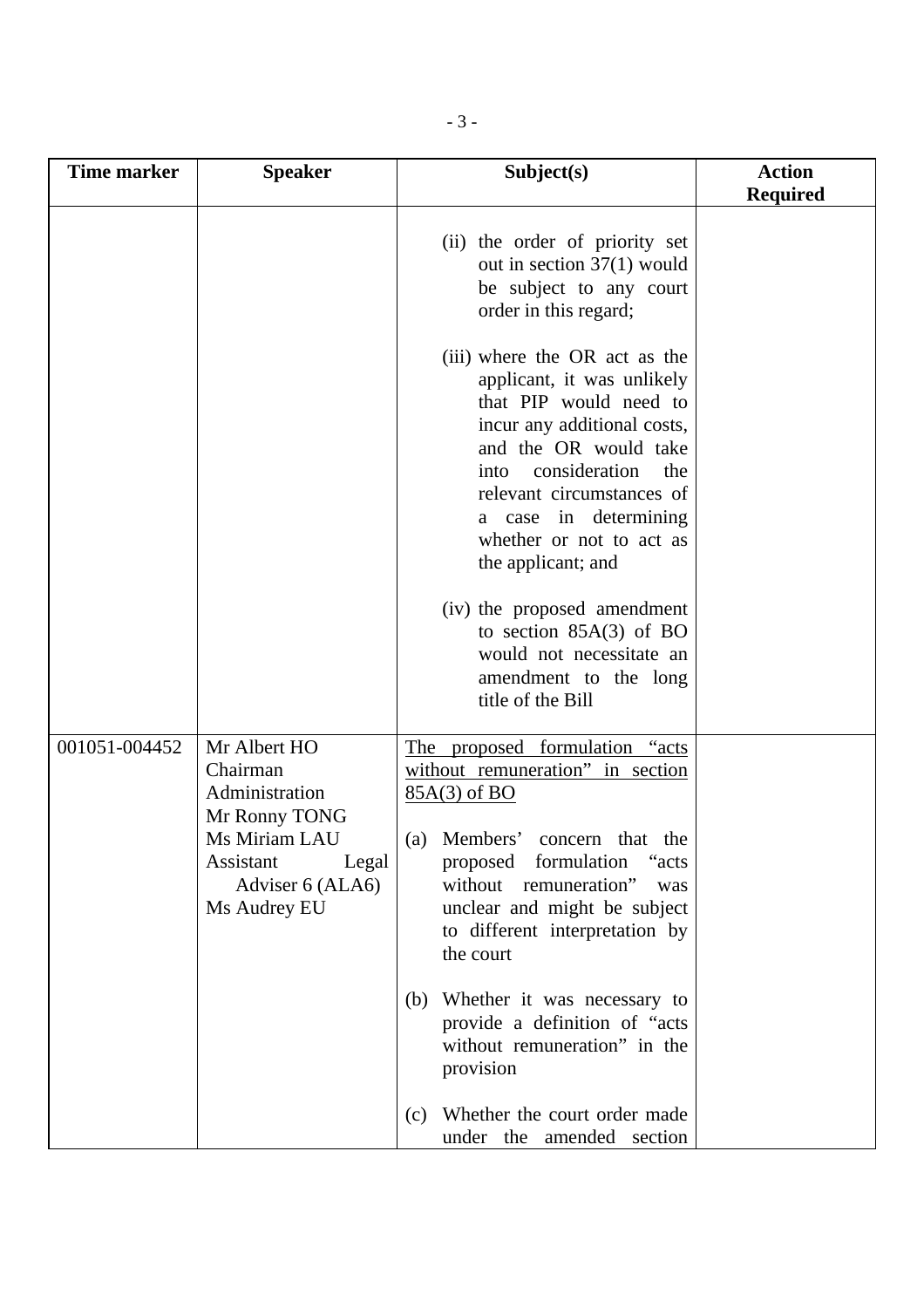| <b>Time marker</b> | <b>Speaker</b> | Subject(s)                                                                                                                                                                                                                                                                                                                                                                   | <b>Action</b>                                                                   |
|--------------------|----------------|------------------------------------------------------------------------------------------------------------------------------------------------------------------------------------------------------------------------------------------------------------------------------------------------------------------------------------------------------------------------------|---------------------------------------------------------------------------------|
|                    |                | 85A(3) would override the<br>priority in section $37(1)$ of BO                                                                                                                                                                                                                                                                                                               | <b>Required</b>                                                                 |
|                    |                | Administration's advice that:<br>(d)                                                                                                                                                                                                                                                                                                                                         |                                                                                 |
|                    |                | the proposed formulation<br>(i)<br>without<br>"acts<br>remuneration"<br>was<br>question of fact;                                                                                                                                                                                                                                                                             | a                                                                               |
|                    |                | the<br>proposed<br>section<br>(ii)<br>$85A(3)$ would apply to an<br>exceptional<br>situation<br>the<br>where<br>bankrupt's<br>estate was exhausted after<br>for<br>payment<br>items<br>including PIP's necessary<br>disbursements<br>under<br>section $37(1)(f)$ and PIP's<br>under<br>section<br>costs<br>$37(1)(g)$ , hence leaving no<br>remuneration for the PIP;<br>and |                                                                                 |
|                    |                | (iii) it was already provided in<br>section $37(1)$ that the<br>priority of payment as set<br>out in the section was<br>subject to any order of the<br>court                                                                                                                                                                                                                 |                                                                                 |
|                    |                | Administration's undertaking<br>(e)<br>consider<br>members'<br>to<br>suggestion of replacing the<br>proposed formulation "acts<br>without<br>remuneration"<br>in<br>section $85A(3)$ by "has not<br>received any remuneration"                                                                                                                                               | Administration<br>to<br>take action under<br>paragraph $2(a)$ of<br>the minutes |
|                    |                | Whether it was necessary to<br>(f)<br>amend the long title of the Bill                                                                                                                                                                                                                                                                                                       |                                                                                 |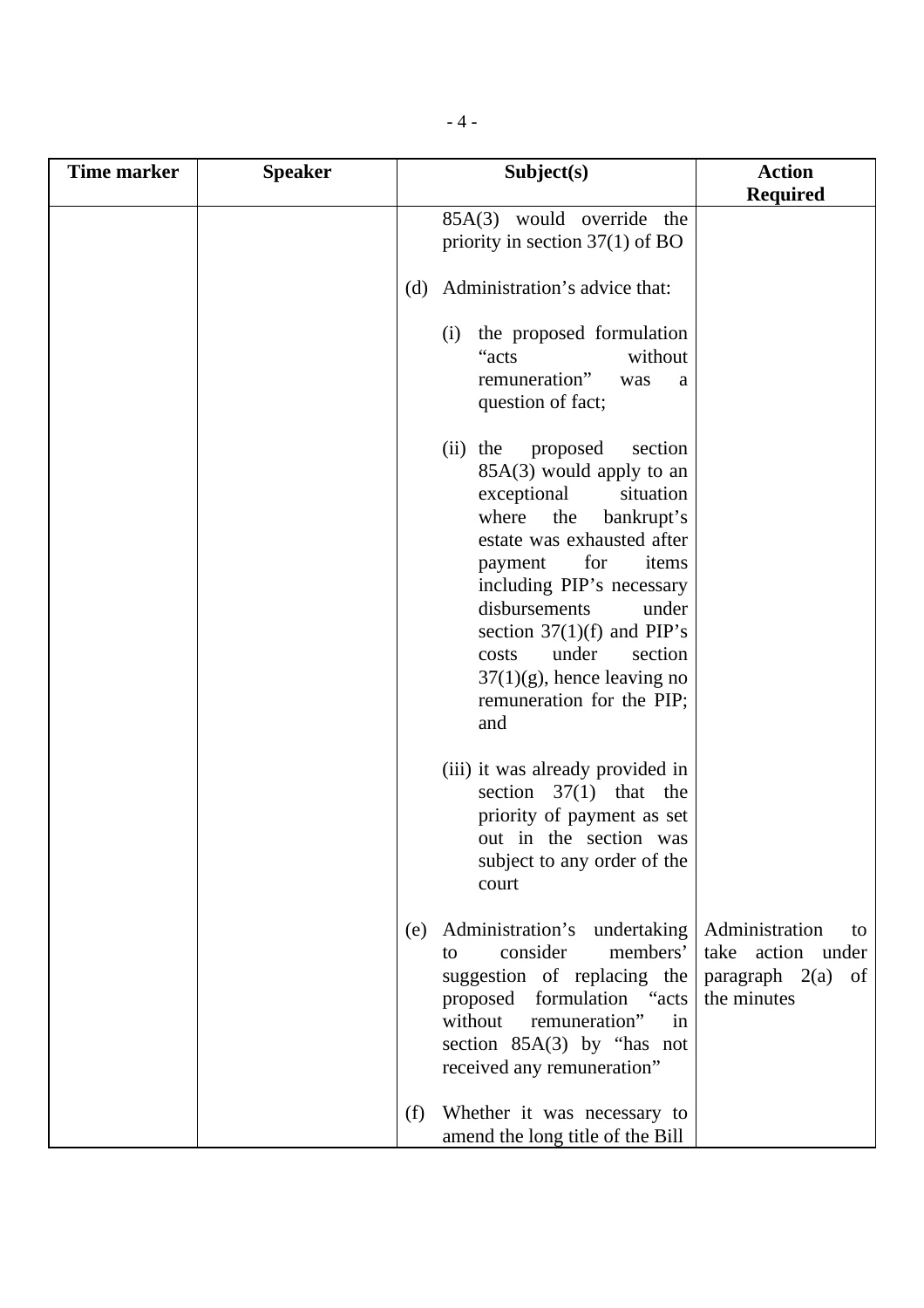| <b>Time marker</b> | <b>Speaker</b>                                              | Subject(s)                                                                                                                                                                                                                                                                                                                                                                                                                                                                                    | <b>Action</b>   |
|--------------------|-------------------------------------------------------------|-----------------------------------------------------------------------------------------------------------------------------------------------------------------------------------------------------------------------------------------------------------------------------------------------------------------------------------------------------------------------------------------------------------------------------------------------------------------------------------------------|-----------------|
|                    |                                                             |                                                                                                                                                                                                                                                                                                                                                                                                                                                                                               | <b>Required</b> |
| 004453-005545      | Ms Audrey EU<br>Administration<br>Mr Ronny TONG<br>Chairman | The need for providing criteria for<br>the court in making decisions on<br>payments upon application made<br>under the proposed section $85A(3)$<br>Administration's advice that the<br>existing legislation did not provide<br>any criteria for consideration by the<br>court in making orders in relation<br>to administration of bankruptcy or<br>liquidation cases                                                                                                                        |                 |
| 005546-010028      | Chairman<br>Administration                                  | Monitoring of PIP's work<br>(Paragraph 9 of LC Paper No.<br>$CB(1)1689/04-05(02))$<br>Administration's undertaking<br>to<br>strike a proper balance between the<br>need to ensure the quality of PIP's<br>work and to avoid creating undue<br>burden on PIPs                                                                                                                                                                                                                                  |                 |
| 010029-010552      | Chairman<br>Administration                                  | Clause-by-clause examination of<br>the Bill<br>(LC Paper Nos. CB(3)42/04-05,<br>$CB(1)137/04-05(01)$ ,<br>$CB(1)1743/04-05(01)$ ,<br>$CB(1)1743/04-05(02)$<br>and<br>$CB(1)1743/04-05(03))$<br>Clause 11- proposed section $37(1)$<br>$\underline{\mathrm{of}}$ BO<br>Briefing by the Administration<br>(a)<br>draft<br>the<br>proposed<br><sub>on</sub><br>Committee Stage amendment<br>$(CSA)$ to subsection $(1)(a)$ of<br>section 37<br>(Page 2 of LC Paper No.<br>$CB(1)1743/04-05(01))$ |                 |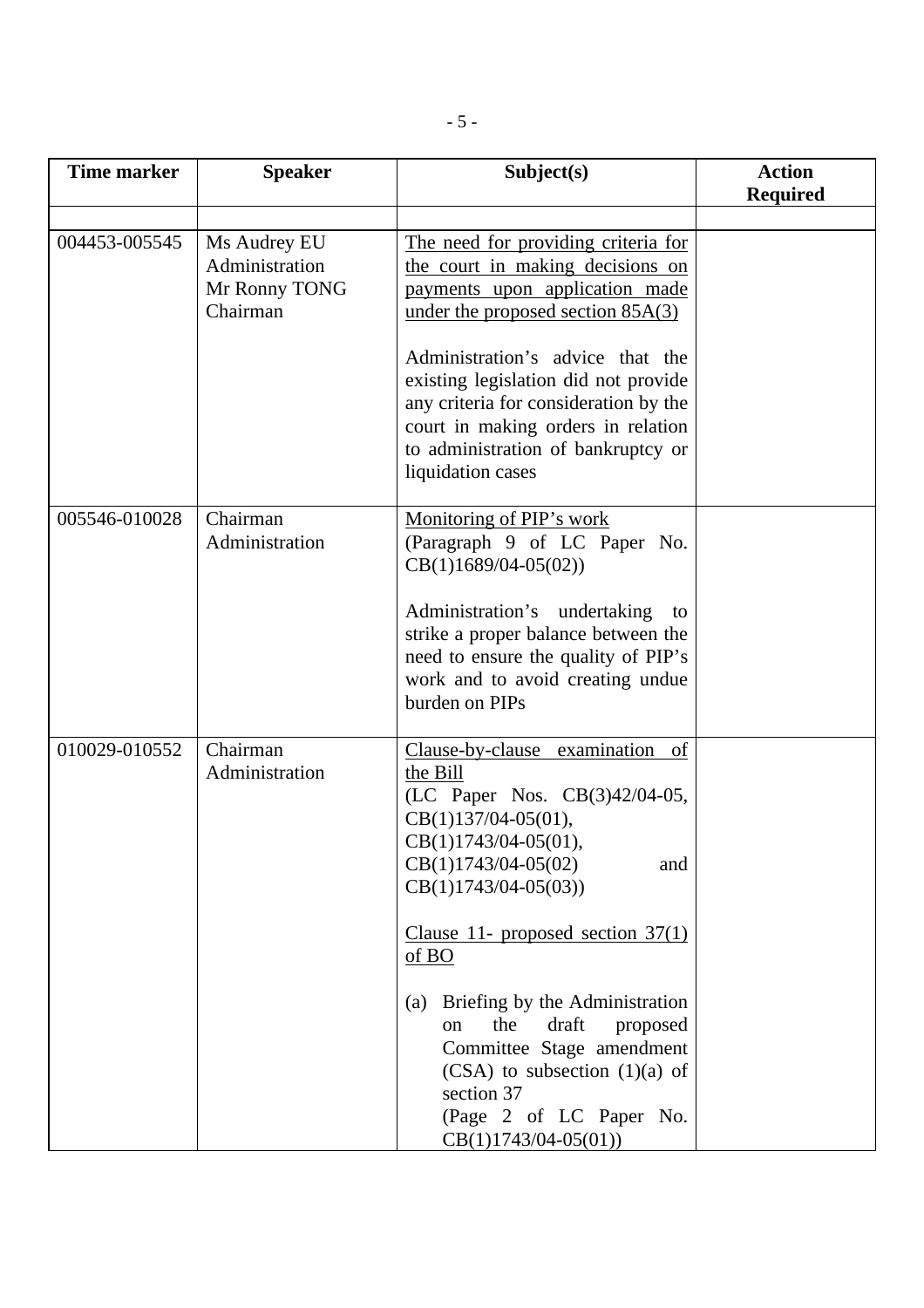| <b>Time marker</b> | <b>Speaker</b>                     | Subject(s)                                                                                                                                                                                                                             | <b>Action</b><br><b>Required</b>                                              |
|--------------------|------------------------------------|----------------------------------------------------------------------------------------------------------------------------------------------------------------------------------------------------------------------------------------|-------------------------------------------------------------------------------|
|                    |                                    | Members' agreement with the<br>(b)<br>draft proposed CSA                                                                                                                                                                               |                                                                               |
|                    |                                    | $CSAs$ to clause $3(b)$                                                                                                                                                                                                                |                                                                               |
|                    |                                    | Briefing by the Administration<br>(a)<br>on the revised draft proposed<br>$CSA$ to clause $3(b)$<br>(Paragraphs $2(a)$ and (c) of LC<br>Paper<br>No.<br>$CB(1)1743/04-05(03)),$<br>and<br>LC<br>No.<br>Paper<br>$CB(1)1743/04-05(01))$ |                                                                               |
|                    |                                    | (b) Members' agreement with the<br>revised draft proposed CSA                                                                                                                                                                          |                                                                               |
| 010553-011014      | Chairman<br>ALA6<br>Administration | Chinese text of the Bill and the<br>draft proposed CSAs<br>(LC Paper Nos. CB(3)42/04-05,<br>$CB(1)137/04-05(01)$<br>and<br>$CB(1)1743/04-05(02))$                                                                                      |                                                                               |
|                    |                                    | Briefing by the Administration<br>(a)<br>the<br>Chinese<br>text<br>of<br>$_{\rm on}$<br>clauses 1 to 48, Schedule and<br>the draft proposed CSAs                                                                                       |                                                                               |
|                    |                                    | (b) Members' agreement with the<br>draft proposed CSAs                                                                                                                                                                                 |                                                                               |
|                    |                                    | Chinese text of the draft proposed<br>$CSA$ to $37(1)(a)$ of BO<br>(Page 3 of LC Paper<br>No.<br>$CB(1)1743/04-05(02))$                                                                                                                |                                                                               |
|                    |                                    | In response to comments by<br>(a)<br>the Legal Adviser to the Bills<br>Committee, the Administration<br>undertook to add " $\frac{1}{2}$ " after                                                                                       | Administration<br>to<br>take action under<br>paragraph 2(b) of<br>the minutes |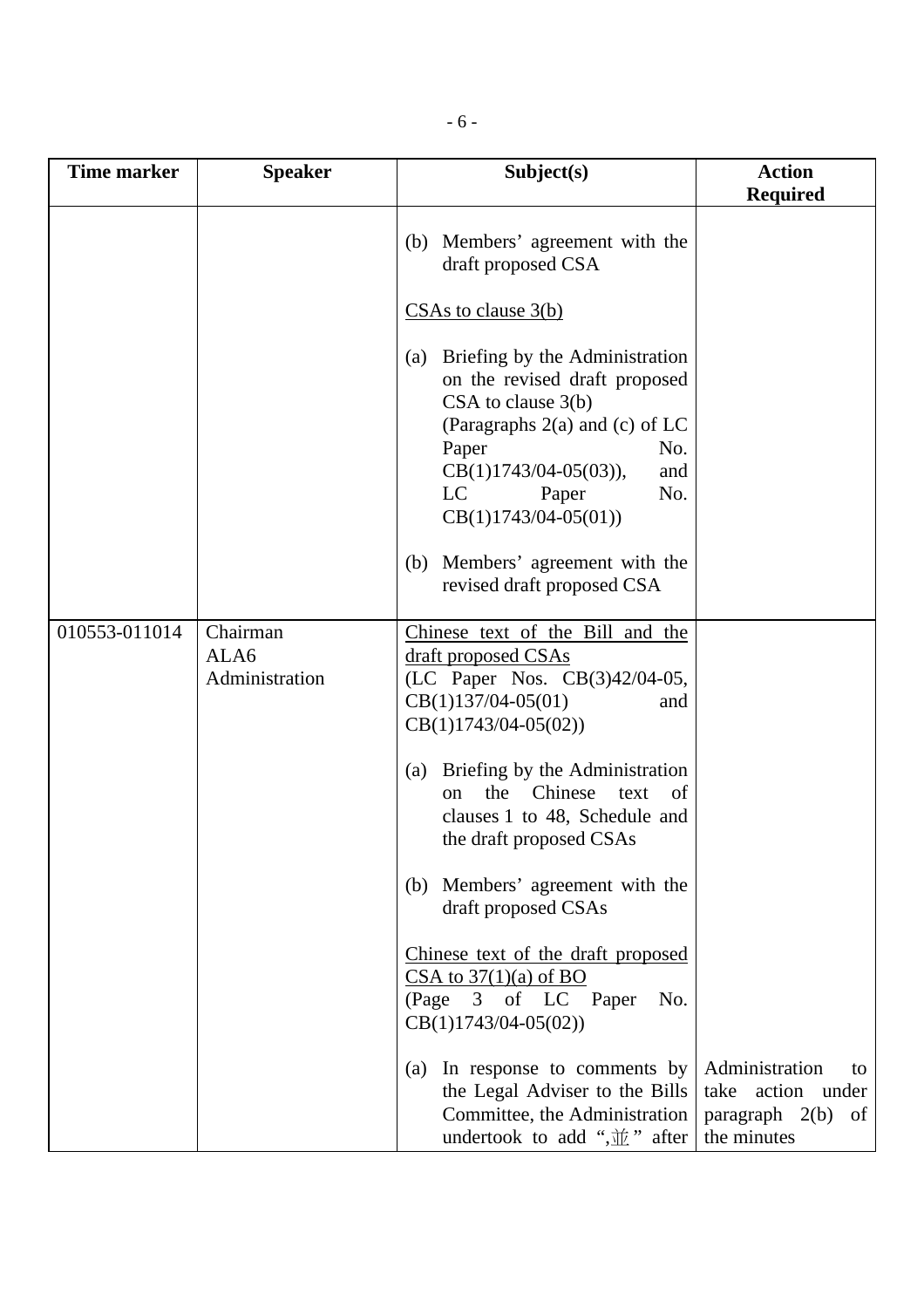| <b>Time marker</b> | <b>Speaker</b>                             | Subject(s)                                                                                                                                                                                                                      | <b>Action</b>                                                                               |
|--------------------|--------------------------------------------|---------------------------------------------------------------------------------------------------------------------------------------------------------------------------------------------------------------------------------|---------------------------------------------------------------------------------------------|
|                    |                                            |                                                                                                                                                                                                                                 | <b>Required</b>                                                                             |
|                    |                                            | "《破產(費用及百分率)<br>$\hat{\varphi}$ > (第6章, 附屬法例C)<br>訂明的" in the Chinese text<br>of the draft proposed CSA to<br>section $37(1)(a)$                                                                                                |                                                                                             |
| 011015-011930      | Chairman<br>Administration                 | Finalized draft proposed CSAs to<br>the Bill                                                                                                                                                                                    |                                                                                             |
|                    |                                            | The Administration undertook<br>(a)<br>provide the<br>following<br>to<br>papers by $12:00$ noon of $10$<br>June 2005 for circulation to<br>members<br>and<br>the<br>Legal<br>Adviser<br><b>Bills</b><br>the<br>to<br>Committee: | Administration<br>to<br>take action under<br>paragraph $2(c)$<br>of<br>the minutes          |
|                    |                                            | Bilingual version of a<br>(i)<br>marked-up copy of the<br>Bill showing the finalized<br>draft CSAs proposed by<br>the Administration (with<br>highlight<br>updated<br>on<br>changes); and                                       |                                                                                             |
|                    |                                            | (ii) Bilingual version of a full<br>set of the finalized draft<br>CSAs proposed by the<br>Administration.                                                                                                                       |                                                                                             |
|                    |                                            | <b>Resumption of the Second Reading</b><br>debate on the Bill on 6 July 2005                                                                                                                                                    |                                                                                             |
| 011931-012200      | Mr Albert HO<br>Administration<br>Chairman | Request for the Administration to<br>highlight the following points in<br>the speech to be delivered by SFST<br>when the Second Reading debate<br>on the Bill was resumed:                                                      | Administration<br>to<br>take<br>action under<br>$paragraph \quad 2(d)$<br>of<br>the minutes |
|                    |                                            | It was the Administration's<br>(a)<br>policy<br>intent<br>that<br>the                                                                                                                                                           |                                                                                             |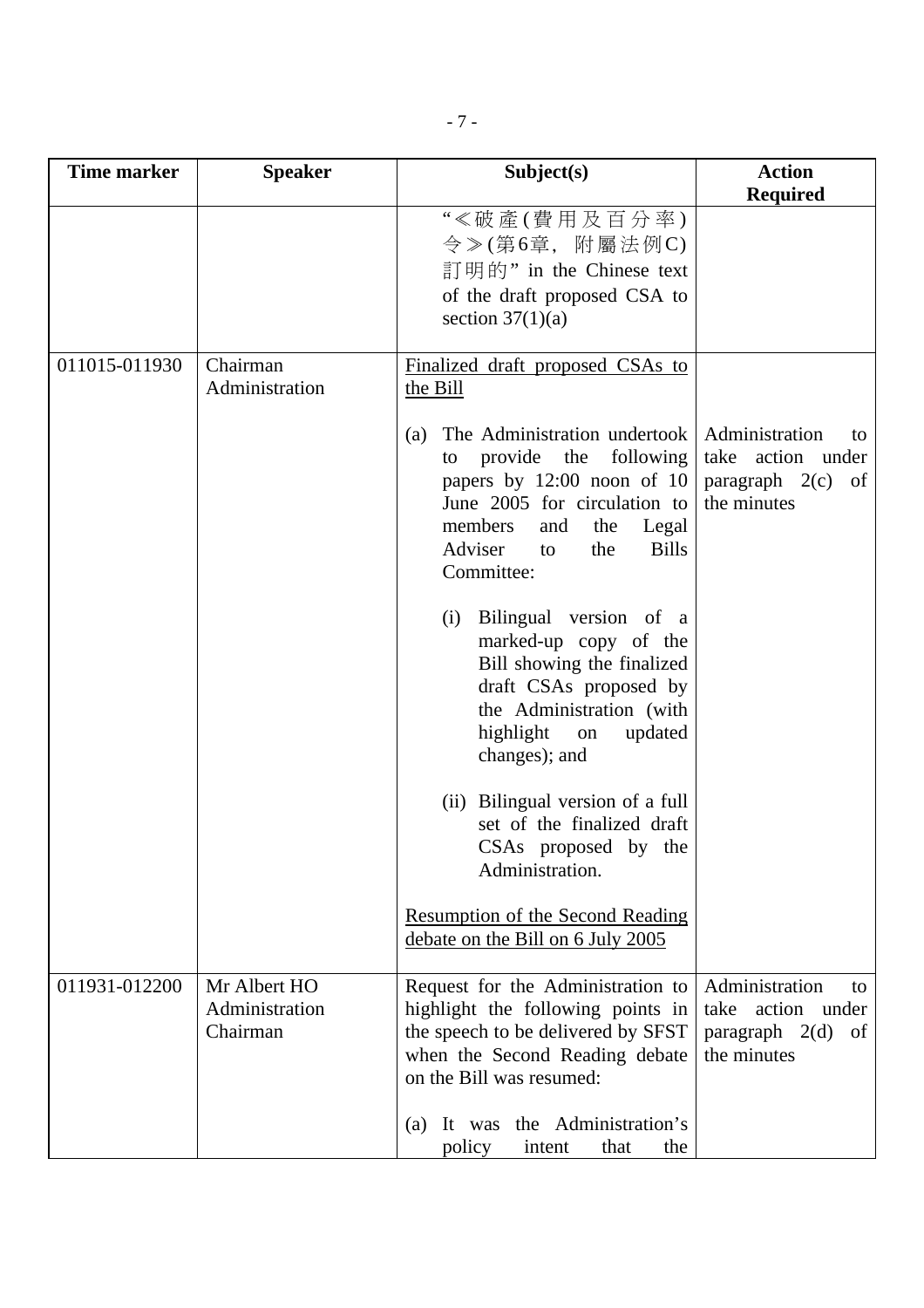| <b>Time marker</b> | <b>Speaker</b> | Subject(s)                                                                                                                                                                                                                                                                                                                                                                                                                                                                          | <b>Action</b>   |
|--------------------|----------------|-------------------------------------------------------------------------------------------------------------------------------------------------------------------------------------------------------------------------------------------------------------------------------------------------------------------------------------------------------------------------------------------------------------------------------------------------------------------------------------|-----------------|
|                    |                |                                                                                                                                                                                                                                                                                                                                                                                                                                                                                     | <b>Required</b> |
|                    |                | "reasonable conditions" which<br>the OR might impose on a<br>person for appointment as a<br>provisional trustee were those<br>conditions to be set out in the<br>tender<br>for<br>document<br>outsourcing<br>summary<br>bankruptcy cases, including<br>detailed<br>qualification<br>the<br>criteria that the person should<br>have a certain number of years<br>of<br>post-qualification<br>experience and a minimum<br>number of professional or<br>chargeable hours in respect of |                 |
|                    |                | insolvency work;<br>The Administration undertook<br>(b)<br>it<br>would<br>that<br>strengthen<br>monitoring of the work of PIPs<br>handling<br>outsourced<br>in<br>summary bankruptcy cases,<br>and conduct a fixed percentage<br>random<br>audit on<br>of<br>the<br>(the<br>outsourced<br>cases<br>Administration was requested<br>to specify the percentage);                                                                                                                      |                 |
|                    |                | The Administration undertook<br>(c)<br>that it would be specified in<br>the outsourced contract that<br>PIPs, in handling outsourced<br>summary bankruptcy cases,<br>were required to observe the<br>statutory and non-statutory<br>requirements, including the<br>requirements that they should<br>avoid conflict of interests with,<br>should<br>and<br>not<br>accept<br>advantages from, the bankrupt;<br>and                                                                    |                 |